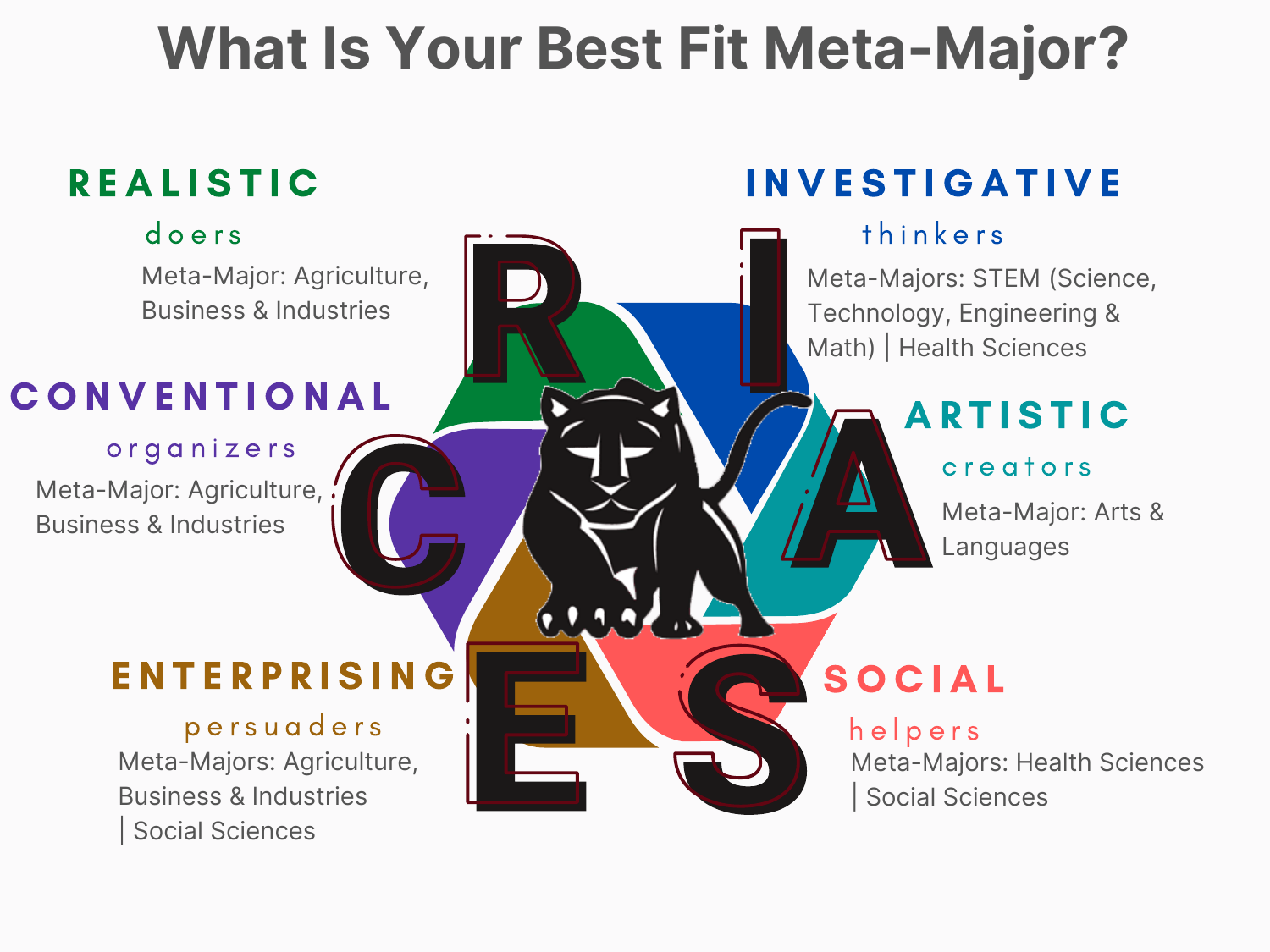

Programs Within Agriculture, Business & Industries **DEGREES** [Administration](https://pm.hartnell.edu/academics/interest-clusters/c56532eb-4656-4851-872a-cc192ecfce22/programs/0517df85-42ae-2f81-f0b4-8ee2ea81839e) of Justice - A.S. Degree for Transfer [Agriculture](https://pm.hartnell.edu/academics/interest-clusters/c56532eb-4656-4851-872a-cc192ecfce22/programs/cac7abeb-889c-1cd6-cddf-a9d2b1e405bf) Business - A.S. Degree for Transfer [Agriculture](https://pm.hartnell.edu/academics/interest-clusters/c56532eb-4656-4851-872a-cc192ecfce22/programs/dc821f01-078c-d17b-f9fd-bba3ce0e318b) Plant Science - A.S. Degree for Transfer Business [Administration](https://pm.hartnell.edu/academics/interest-clusters/c56532eb-4656-4851-872a-cc192ecfce22/programs/ce276f10-f960-e95e-ff95-647311958e1a) - A.S. Degree for Transfer [Administration](https://pm.hartnell.edu/academics/interest-clusters/c56532eb-4656-4851-872a-cc192ecfce22/programs/22e9ba83-8911-5ec0-0e1d-9ecd79f1aea9) of Justice - A.S. Degree Advanced [Automotive](https://pm.hartnell.edu/academics/interest-clusters/c56532eb-4656-4851-872a-cc192ecfce22/programs/ab5305db-0486-3335-e3a1-8489c59c8381) Technology - A.S. Degree [Agriculture](https://pm.hartnell.edu/academics/interest-clusters/c56532eb-4656-4851-872a-cc192ecfce22/programs/3b198874-6693-8662-cb39-fc1a470ccc65) With an Area of Emphasis - A.S. Degree [Automotive](https://pm.hartnell.edu/academics/interest-clusters/c56532eb-4656-4851-872a-cc192ecfce22/programs/53051614-31aa-b62b-bfa0-ee6c06c29a42) Technology - Advanced Diesel Technology - A.S. Degree Business Office [Technology--Information](https://pm.hartnell.edu/academics/interest-clusters/c56532eb-4656-4851-872a-cc192ecfce22/programs/2c5d29d8-e080-0415-8b59-15f19913016d) Processing - A.S. Degree Construction [Management](https://pm.hartnell.edu/academics/interest-clusters/c56532eb-4656-4851-872a-cc192ecfce22/programs/46be290c-03de-b430-6326-6e9402df8e66) and Architecture - A.S. Degree CSIS - Digital Web & Mobile [Development](https://pm.hartnell.edu/academics/interest-clusters/c56532eb-4656-4851-872a-cc192ecfce22/programs/38e0045f-4e30-dda1-567f-0c7dd5dad7b1) - A.S. Degree [Manufacturing](https://pm.hartnell.edu/academics/interest-clusters/c56532eb-4656-4851-872a-cc192ecfce22/programs/3f8b04ac-fecb-c1c5-56be-e925b0c5bfea) Technology - A.S. Degree Welding [Technology](https://pm.hartnell.edu/academics/interest-clusters/c56532eb-4656-4851-872a-cc192ecfce22/programs/32bc45e6-4a28-446b-9236-4b00d62f17c5) - A.S. Degree CERTIFICATES ≥ 18.0 UNITS [Administration](https://pm.hartnell.edu/academics/interest-clusters/c56532eb-4656-4851-872a-cc192ecfce22/programs/3856ed37-c932-5088-74a0-85090ba948ae) of Justice - Certificate of Achievement Agriculture Business - Certificate of [Achievement](https://pm.hartnell.edu/academics/interest-clusters/c56532eb-4656-4851-872a-cc192ecfce22/programs/85a12ab4-c65c-949d-a1fa-ea6136a581ce) [Agriculture-Production](https://pm.hartnell.edu/academics/interest-clusters/c56532eb-4656-4851-872a-cc192ecfce22/programs/6db0f58b-60a8-e1a2-63dc-e431eabd933f) - Certificate of Achievement Business Office Technology - Bookkeeping - Certificate of [Achievement](https://pm.hartnell.edu/academics/interest-clusters/c56532eb-4656-4851-872a-cc192ecfce22/programs/741ea4a2-7a17-2aca-138c-239c15d1c942) Business Office [Technology-Information](https://pm.hartnell.edu/academics/interest-clusters/c56532eb-4656-4851-872a-cc192ecfce22/programs/42287e12-d349-ed37-068e-417876ab79bc) Processing - Certificate of Achievement CSIS-Mobile [Development](https://pm.hartnell.edu/academics/interest-clusters/c56532eb-4656-4851-872a-cc192ecfce22/programs/09bda464-4f66-f399-4f07-eff48fe09e25) - Certificate of Achievement CSIS-Web [Development](https://pm.hartnell.edu/academics/interest-clusters/c56532eb-4656-4851-872a-cc192ecfce22/programs/f7a58750-491c-94f1-9a0e-8b0a9d3fd059) - Certificate of Achievement Welding Technology - Certificate of [Achievement](https://pm.hartnell.edu/academics/interest-clusters/c56532eb-4656-4851-872a-cc192ecfce22/programs/e0bef06f-6062-5517-fb4f-7441637e037f) CERTIFICATES < 18.0 UNITS [Agriculture-Food](https://pm.hartnell.edu/academics/interest-clusters/c56532eb-4656-4851-872a-cc192ecfce22/programs/c6e5a5e8-180c-35a8-3b2a-83648896e69f) Safety - Certificate of Achievement Business Information Worker Level -1 - Certificate of [Achievement](https://pm.hartnell.edu/academics/interest-clusters/c56532eb-4656-4851-872a-cc192ecfce22/programs/0ab3cdac-1a29-2293-73b1-5999c5f1f342) Business Information Worker Level -2 - Certificate of [Achievement](https://pm.hartnell.edu/academics/interest-clusters/c56532eb-4656-4851-872a-cc192ecfce22/programs/95e0951f-e4e5-0799-d88e-50a72cffe35c)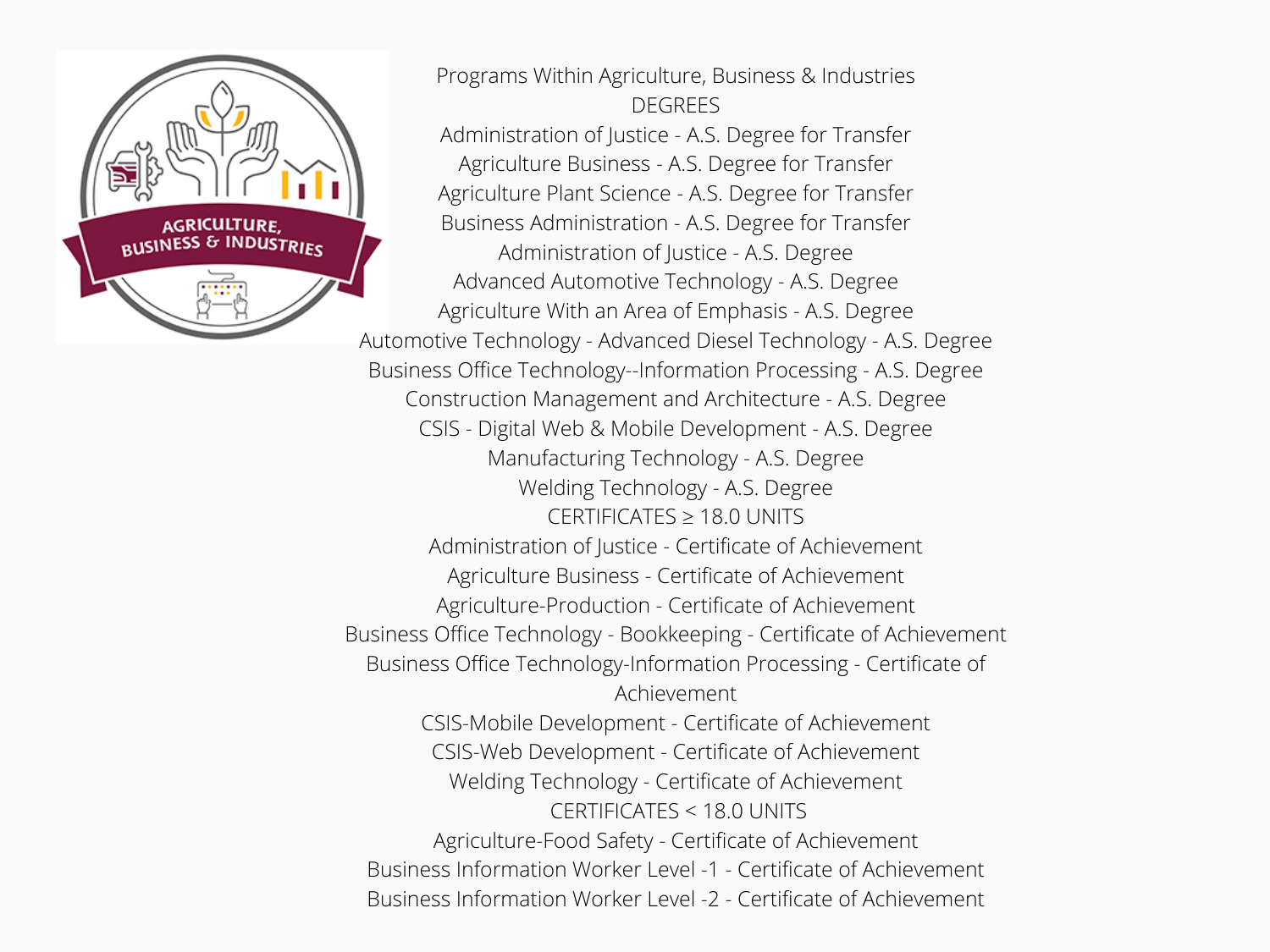

Programs Within Arts & Languages **DEGREES** [Communication](https://pm.hartnell.edu/academics/interest-clusters/ffb87910-fa72-49cd-8f7e-5d6cf9acc33f/programs/69716a16-0f4d-c3e1-72cb-476157721950) Studies - A.A. Degree for Transfer English - A.A. Degree for [Transfer](https://pm.hartnell.edu/academics/interest-clusters/ffb87910-fa72-49cd-8f7e-5d6cf9acc33f/programs/683d4576-b2ae-6712-1e47-5a770140d492) Film, Television and [Electronic](https://pm.hartnell.edu/academics/interest-clusters/ffb87910-fa72-49cd-8f7e-5d6cf9acc33f/programs/f8165230-e8fa-a465-fe06-4e19f17e01fa) Media - A.S. Degree for Transfer Music - A.A. Degree for [Transfer](https://pm.hartnell.edu/academics/interest-clusters/ffb87910-fa72-49cd-8f7e-5d6cf9acc33f/programs/4122b566-6370-5b7d-452a-4d1f390149f7) Spanish - A.A. Degree for [Transfer](https://pm.hartnell.edu/academics/interest-clusters/ffb87910-fa72-49cd-8f7e-5d6cf9acc33f/programs/4a3ac09c-e89c-e488-3240-58ce175ccbf5) Studio Arts - A.A. Degree for [Transfer](https://pm.hartnell.edu/academics/interest-clusters/ffb87910-fa72-49cd-8f7e-5d6cf9acc33f/programs/5bb50a0b-2f05-2849-a653-38ef669497fd) Theater Arts - A.A. Degree for [Transfer](https://pm.hartnell.edu/academics/interest-clusters/ffb87910-fa72-49cd-8f7e-5d6cf9acc33f/programs/2423532e-2f82-5701-03da-c69b11c2b4a1) Digital Arts - A.A. [Degree](https://pm.hartnell.edu/academics/interest-clusters/ffb87910-fa72-49cd-8f7e-5d6cf9acc33f/programs/12029b25-060b-3e84-2f18-7c393a0a26fe) General Studies: [Humanities](https://pm.hartnell.edu/academics/interest-clusters/ffb87910-fa72-49cd-8f7e-5d6cf9acc33f/programs/6d03763d-a41e-6384-961d-381e18577739) - A.A. Degree General Studies: Language and [Rationality](https://pm.hartnell.edu/academics/interest-clusters/ffb87910-fa72-49cd-8f7e-5d6cf9acc33f/programs/3dd39f36-2a10-8511-cd72-cad93fa3bb85) - A.A. Degree Liberal Arts: [Humanities](https://pm.hartnell.edu/academics/interest-clusters/ffb87910-fa72-49cd-8f7e-5d6cf9acc33f/programs/cbd9773a-e7a8-d4a1-64b0-74ab1706029e) A.A. [Degree](https://pm.hartnell.edu/academics/interest-clusters/ffb87910-fa72-49cd-8f7e-5d6cf9acc33f/programs/cbd9773a-e7a8-d4a1-64b0-74ab1706029e) Liberal Arts: [Languages](https://pm.hartnell.edu/academics/interest-clusters/ffb87910-fa72-49cd-8f7e-5d6cf9acc33f/programs/aee955cb-0fef-2908-947b-d3b58d483107) and Literature - A.A. Degree Music - A.A. [Degree](https://pm.hartnell.edu/academics/interest-clusters/ffb87910-fa72-49cd-8f7e-5d6cf9acc33f/programs/d683a83e-0c3a-da86-28eb-e28c04f5862b) [Photography](https://pm.hartnell.edu/academics/interest-clusters/ffb87910-fa72-49cd-8f7e-5d6cf9acc33f/programs/e40ee7e1-c951-fb07-6c52-a65762a435ae) - A.A. Degree [Spanish](https://pm.hartnell.edu/academics/interest-clusters/ffb87910-fa72-49cd-8f7e-5d6cf9acc33f/programs/5090872c-654c-3bb3-75fb-cc03148e6025) - A.A. Degree [Theater](https://pm.hartnell.edu/academics/interest-clusters/ffb87910-fa72-49cd-8f7e-5d6cf9acc33f/programs/f45fed18-d21c-cd04-7b84-fe6cef27dd6b) Arts & Cinema - A.A. Degree CERTIFICATES ≥ 18.0 UNITS Digital Arts - Certificate of [Achievement](https://pm.hartnell.edu/academics/interest-clusters/ffb87910-fa72-49cd-8f7e-5d6cf9acc33f/programs/d9edb6b5-090d-d399-0533-b74a61295914) [Photography](https://pm.hartnell.edu/academics/interest-clusters/ffb87910-fa72-49cd-8f7e-5d6cf9acc33f/programs/78fed404-c54b-1f54-1b16-3fad8b46a7c2) - Certificate of Achievement CERTIFICATES < 18.0 UNITS There are no approved Low Unit or Noncredit Certificates available for display. See our [catalog](https://www.hartnell.edu/academics-affairs/catalogs.html) for more information.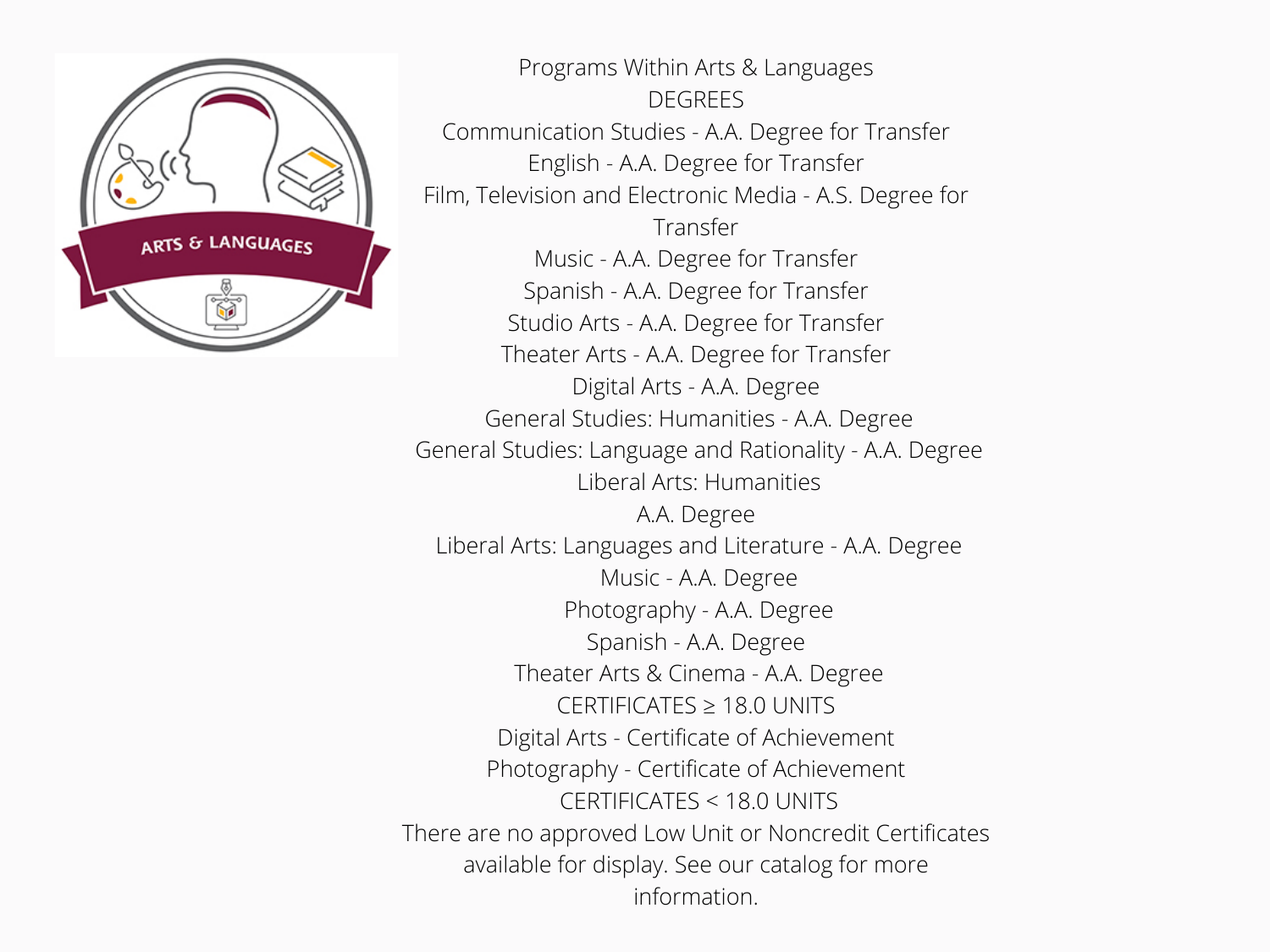

Programs within Health Sciences

DEGREES

Kinesiology - A.A. Degree for Transfer Public Health Science - A.S. Degree for Transfer Liberal Arts: Psychology - A.A. Degree Nursing-Registered Nursing - ;A.S. Degree Physical Education - Kinesiology - ;A.S. Degree Respiratory Care Practitioner - A.S. Degree Vocational Nursing - A.S. Degree

CERTIFICATES ≥ 18.0 UNITS Nursing-Vocational Nursing - Certificate of Achievement

CERTIFICATES < 18.0 UNITS There are no approved Low Unit or Noncredit Certificates available for display. See our catalog for more information.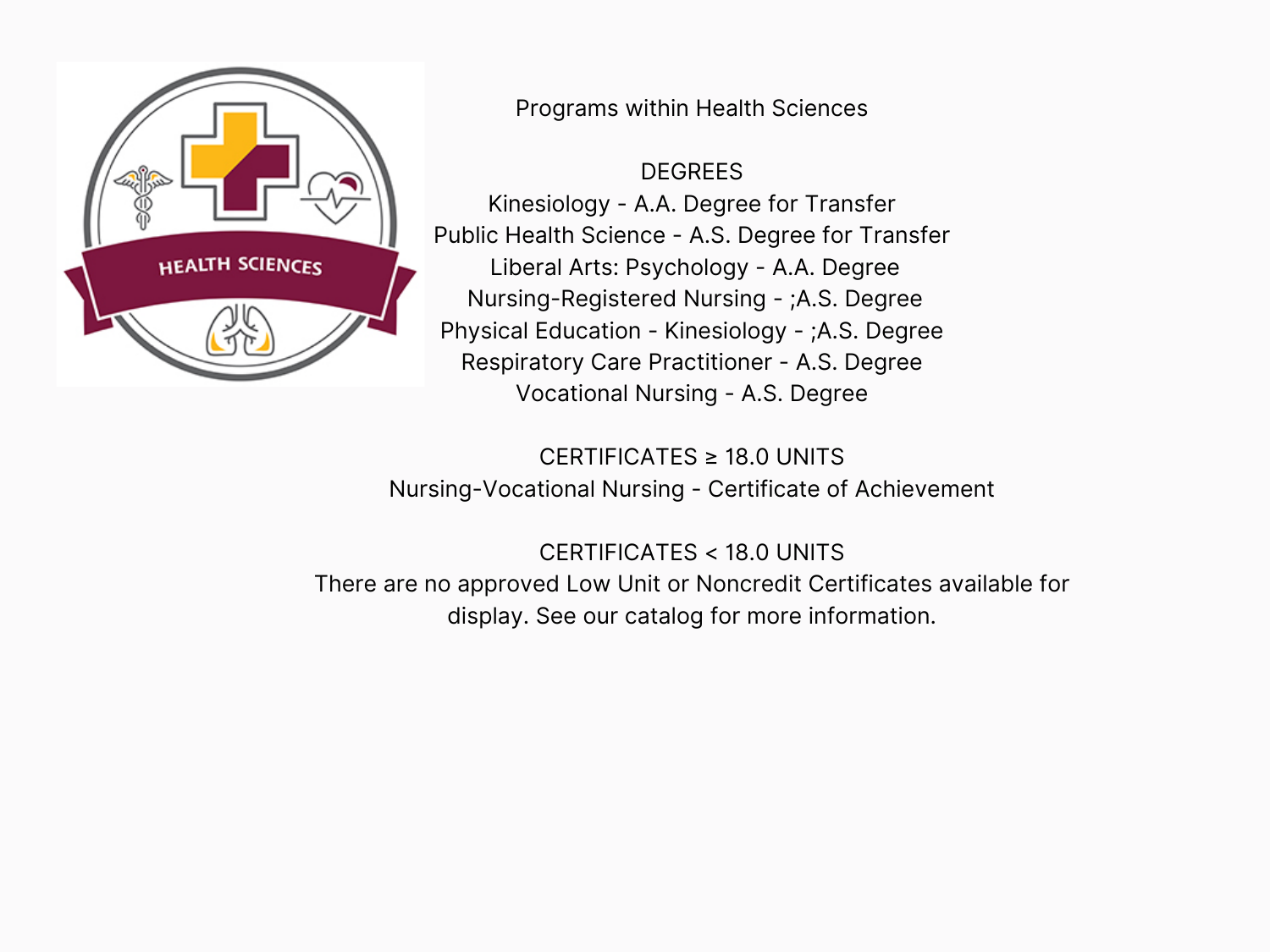

Programs Within Social Sciences **DEGREES** Early [Childhood](https://pm.hartnell.edu/academics/interest-clusters/9a133b6e-c85b-4dd1-b4c3-4936a867c17b/programs/07926461-0d6b-6bc7-8bca-75357337e6c9) Education - A.S. Degree for Transfer [Economics](https://pm.hartnell.edu/academics/interest-clusters/9a133b6e-c85b-4dd1-b4c3-4936a867c17b/programs/e4c02612-816c-08e6-ee54-59883cfcc60d) - A.A. Degree for Transfer [Elementary](https://pm.hartnell.edu/academics/interest-clusters/9a133b6e-c85b-4dd1-b4c3-4936a867c17b/programs/558fb771-e1d1-8723-95f3-97787ac1d5ba) Teacher Education - A.A. Degree for Transfer History - A.A. Degree for [Transfer](https://pm.hartnell.edu/academics/interest-clusters/9a133b6e-c85b-4dd1-b4c3-4936a867c17b/programs/09c6f8f1-f51f-6253-6a82-964f553c1979) Law, Public Policy and Society - A.A. Degree for [Transfer](https://pm.hartnell.edu/academics/interest-clusters/9a133b6e-c85b-4dd1-b4c3-4936a867c17b/programs/fa5e9a9a-c9a7-7ca8-22f8-9e1a3b27d37a) Political Science - A.A. Degree for [Transfer](https://pm.hartnell.edu/academics/interest-clusters/9a133b6e-c85b-4dd1-b4c3-4936a867c17b/programs/25308219-eeb0-3fdc-6054-37c7fc6e715d) [Psychology](https://pm.hartnell.edu/academics/interest-clusters/9a133b6e-c85b-4dd1-b4c3-4936a867c17b/programs/cfa61946-a089-c50e-64c0-2f7fa5cf59ff) - A.A. Degree for Transfer Social Justice - A.A. Degree for [Transfer](https://pm.hartnell.edu/academics/interest-clusters/9a133b6e-c85b-4dd1-b4c3-4936a867c17b/programs/22dfb524-bb40-0492-9891-5a1613f6d081) [Sociology](https://pm.hartnell.edu/academics/interest-clusters/9a133b6e-c85b-4dd1-b4c3-4936a867c17b/programs/5e93ad93-85df-62c9-ce72-191513b7b060) - A.A. Degree for Transfer [Addiction](https://pm.hartnell.edu/academics/interest-clusters/9a133b6e-c85b-4dd1-b4c3-4936a867c17b/programs/87fb8438-8eb3-007f-22f0-66220319f006) Studies - A.A. Degree [Chicanx](https://pm.hartnell.edu/academics/interest-clusters/9a133b6e-c85b-4dd1-b4c3-4936a867c17b/programs/c2912a61-aa4b-b9ed-4c9e-8d1e395b4251) Studies - A.A. Degree Early [Childhood](https://pm.hartnell.edu/academics/interest-clusters/9a133b6e-c85b-4dd1-b4c3-4936a867c17b/programs/6a1beb00-fe17-1f83-6ac5-eb22885da07a) Education - A.S. Degree [General](https://pm.hartnell.edu/academics/interest-clusters/9a133b6e-c85b-4dd1-b4c3-4936a867c17b/programs/967fcf38-f6e7-c969-7402-b3d4b590e8c3) Studies: Ethnic Groups in the United States - A.A. Degree General Studies: Social and [Behavioral](https://pm.hartnell.edu/academics/interest-clusters/9a133b6e-c85b-4dd1-b4c3-4936a867c17b/programs/8cb91cb9-d983-e35c-9f62-6271b8ff2c60) Sciences - A.A. Degree Liberal Arts: [Anthropology](https://pm.hartnell.edu/academics/interest-clusters/9a133b6e-c85b-4dd1-b4c3-4936a867c17b/programs/a2825e5f-03af-cab7-6ef4-6d01690d735a) - A.A. Degree Liberal Arts: [Culture](https://pm.hartnell.edu/academics/interest-clusters/9a133b6e-c85b-4dd1-b4c3-4936a867c17b/programs/39d4df18-5694-cb23-9318-0b8c489378aa) and Society - A.A. Degree Liberal Arts: [Philosophy](https://pm.hartnell.edu/academics/interest-clusters/9a133b6e-c85b-4dd1-b4c3-4936a867c17b/programs/acae1d62-32c4-cd5a-50fe-d98170ff299b) - A.A. Degree Liberal Arts: [Political](https://pm.hartnell.edu/academics/interest-clusters/9a133b6e-c85b-4dd1-b4c3-4936a867c17b/programs/6802644a-49e6-aa59-df57-e9305041d366) Science - A.A. Degree Liberal Arts: [Sociology](https://pm.hartnell.edu/academics/interest-clusters/9a133b6e-c85b-4dd1-b4c3-4936a867c17b/programs/9a320c51-5ef6-afd1-a49c-43c53c589789) and Social Sciences - A.A. Degree

[Psychology](https://pm.hartnell.edu/academics/interest-clusters/9a133b6e-c85b-4dd1-b4c3-4936a867c17b/programs/17917978-ba84-08c9-5ff4-2450d79a9ba8) - A.A. Degree CERTIFICATES ≥ 18.0 UNITS Addiction Studies - Certificate of [Achievement](https://pm.hartnell.edu/academics/interest-clusters/9a133b6e-c85b-4dd1-b4c3-4936a867c17b/programs/fc6182b1-5c5f-0346-559a-3df01ad766a4) Early Childhood Education - Certificate of [Achievement](https://pm.hartnell.edu/academics/interest-clusters/9a133b6e-c85b-4dd1-b4c3-4936a867c17b/programs/6479a587-80d2-aeb9-82b7-7e9719271237) CERTIFICATES < 18.0 UNITS There are no approved Low Unit or Noncredit Certificates available for display. See our catalog for more [information.](https://www.hartnell.edu/academics-affairs/catalogs.html)